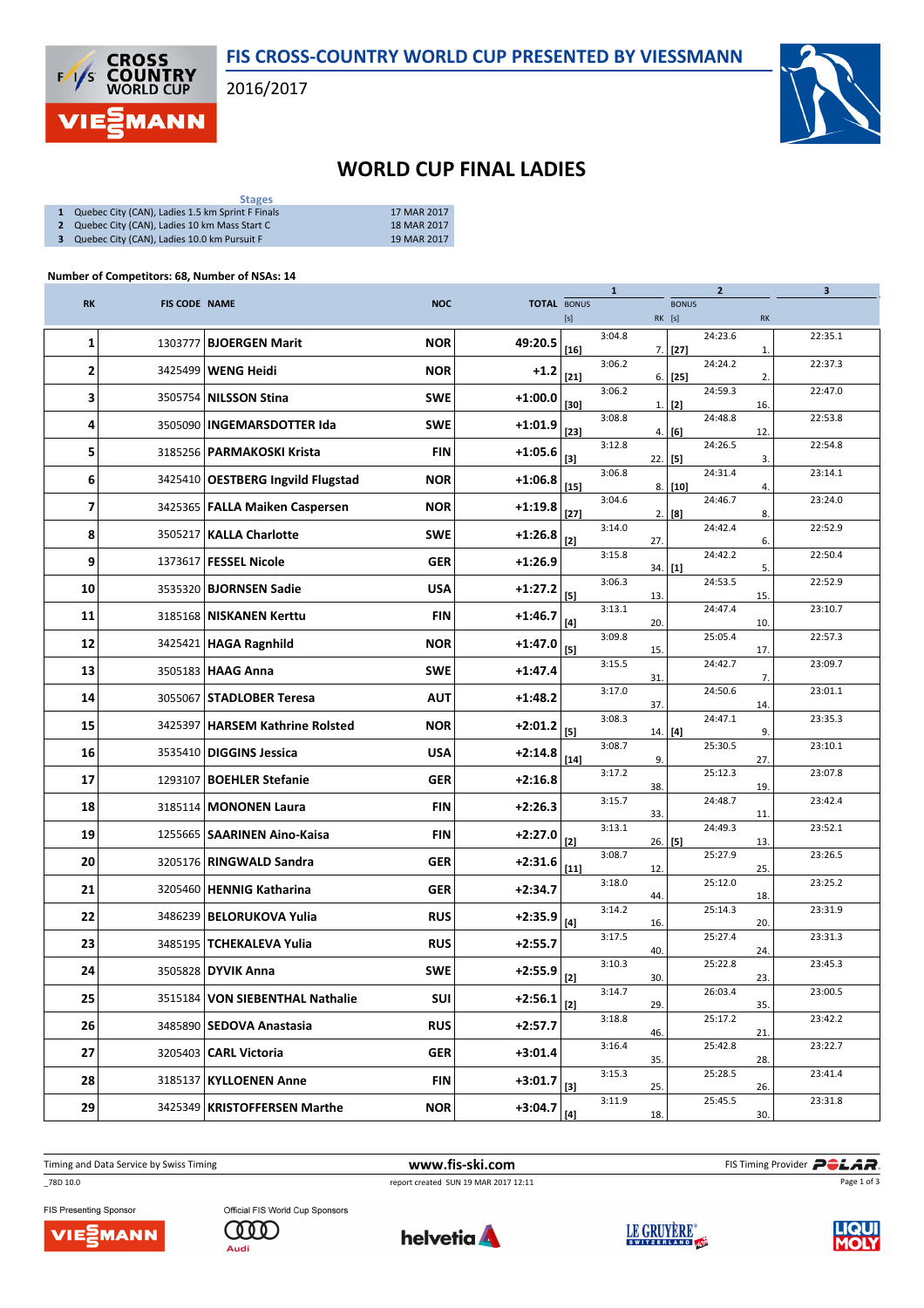

2016/2017



## WORLD CUP FINAL LADIES

|           |                      |                                 |            |                    |                                                                                                                                                                                                                                                                                                                                                                                                                                                                                                                                                                                                                                                                    | $\mathbf{1}$ |        | $\mathbf{2}$        |     | 3       |
|-----------|----------------------|---------------------------------|------------|--------------------|--------------------------------------------------------------------------------------------------------------------------------------------------------------------------------------------------------------------------------------------------------------------------------------------------------------------------------------------------------------------------------------------------------------------------------------------------------------------------------------------------------------------------------------------------------------------------------------------------------------------------------------------------------------------|--------------|--------|---------------------|-----|---------|
| <b>RK</b> | <b>FIS CODE NAME</b> |                                 | <b>NOC</b> | <b>TOTAL BONUS</b> | $[s] % \begin{center} % \includegraphics[width=\linewidth]{imagesSupplemental_3.png} % \end{center} % \caption { % \textit{DefNet} of the \textit{DefNet} dataset. % Note that the \textit{DefNet} and \textit{DefNet} dataset. % Note that the \textit{DefNet} and \textit{DefNet} dataset. % Note that the \textit{DefNet} and \textit{DefNet} dataset. % Note that the \textit{DefNet} and \textit{DefNet} dataset. % Note that the \textit{DefNet} and \textit{DefNet} dataset. % Note that the \textit{DefNet} and \textit{DefNet} dataset. % Note that the \textit{DefNet} and \textit{DefNet} dataset. % Note that the \textit{DefNet} and \textit{DefNet}$ |              | RK [s] | <b>BONUS</b>        | RK  |         |
| 30        |                      | 3515221 FAEHNDRICH Nadine       | <b>SUI</b> | $+3:19.4$          | $[22]$                                                                                                                                                                                                                                                                                                                                                                                                                                                                                                                                                                                                                                                             | 3:10.5       | 5.     | 26:02.8             | 34. | 23:48.6 |
| 31        |                      | 3295144   DEBERTOLIS Ilaria     | <b>ITA</b> | $+3:20.2$          | $[3]$                                                                                                                                                                                                                                                                                                                                                                                                                                                                                                                                                                                                                                                              | 3:13.7       | 23.    | 25:56.7             | 33. | 23:33.3 |
| 32        |                      | 3505405   FALK Hanna            | <b>SWE</b> | $+3:32.2$          | $[24]$                                                                                                                                                                                                                                                                                                                                                                                                                                                                                                                                                                                                                                                             | 3:02.9       |        | 25:21.4<br>$3.$ [3] | 22. | 24:55.4 |
| 33        |                      | 3505434 WIKEN Emma              | <b>SWE</b> | $+3:39.0$          |                                                                                                                                                                                                                                                                                                                                                                                                                                                                                                                                                                                                                                                                    | 3:17.9       | 43.    | 25:47.2             | 31  | 23:54.4 |
| 34        |                      | 3295000   BROCARD Elisa         | <b>ITA</b> | $+3:41.8$          |                                                                                                                                                                                                                                                                                                                                                                                                                                                                                                                                                                                                                                                                    | 3:17.6       | 42.    | 25:44.0             | 29. | 24:00.7 |
| 35        |                      | 3295241   GANZ Caterina         | <b>ITA</b> | $+3:50.3$          |                                                                                                                                                                                                                                                                                                                                                                                                                                                                                                                                                                                                                                                                    | 3:19.8       | 49.    | 25:49.5             | 32. | 24:01.5 |
| 36        |                      | 3535304 CALDWELL Sophie         | <b>USA</b> | $+4:26.1$          | $[3]$                                                                                                                                                                                                                                                                                                                                                                                                                                                                                                                                                                                                                                                              | 3:10.8       | 21.    | 26:19.6             | 38. | 24:19.2 |
| 37        |                      | 3565002   FABJAN Vesna          | <b>SLO</b> | $+4:37.0$          | $[12]$                                                                                                                                                                                                                                                                                                                                                                                                                                                                                                                                                                                                                                                             | 3:07.7       | 11.    | 26:57.3             | 43. | 24:04.5 |
| 38        | 3105095              | NISHIKAWA Emily                 | <b>CAN</b> | $+4:52.7$          |                                                                                                                                                                                                                                                                                                                                                                                                                                                                                                                                                                                                                                                                    | 3:18.4       | 45.    | 26:15.3             | 37. | 24:39.5 |
| 39        | 3515087              | <b>VAN DER GRAAFF Laurien</b>   | <b>SUI</b> | $+4:53.6$          | $[13]$                                                                                                                                                                                                                                                                                                                                                                                                                                                                                                                                                                                                                                                             | 3:10.4       | 10.    | 26:22.1             | 39. | 24:54.6 |
| 40        | 3105190              | <b>BROWNE Cendrine</b>          | CAN        | $+4:54.7$          |                                                                                                                                                                                                                                                                                                                                                                                                                                                                                                                                                                                                                                                                    | 3:19.0       | 47.    | 26:51.8             | 41  | 24:04.4 |
| 41        | 3565005              | <b>VISNAR Katja</b>             | <b>SLO</b> | $+5:02.5$          | $[4]$                                                                                                                                                                                                                                                                                                                                                                                                                                                                                                                                                                                                                                                              | 3:09.2       | 17.    | 27:12.1             | 49  | 24:05.7 |
| 42        |                      | 3535316   BRENNAN Rosie         | <b>USA</b> | $+5:06.9$          | $[2]$                                                                                                                                                                                                                                                                                                                                                                                                                                                                                                                                                                                                                                                              | 3:14.3       | 28.    | 27:12.4             | 50. | 24:02.7 |
| 43        | 3535385              | <b>PATTERSON Caitlin</b>        | <b>USA</b> | $+5:07.7$          |                                                                                                                                                                                                                                                                                                                                                                                                                                                                                                                                                                                                                                                                    | 3:21.3       | 53.    | 27:03.5             | 44  | 24:03.4 |
| 44        | 3565062              | <b>LAMPIC Anamarija</b>         | <b>SLO</b> | $+5:14.1$          | $[4]$                                                                                                                                                                                                                                                                                                                                                                                                                                                                                                                                                                                                                                                              | 3:12.2       | 19.    | 26:09.5             | 36. | 25:16.9 |
| 45        | 3535372              | <b>HOLMES Chelsea</b>           | <b>USA</b> | $+5:18.2$          |                                                                                                                                                                                                                                                                                                                                                                                                                                                                                                                                                                                                                                                                    | 3:22.7       | 55.    | 27:12.0             | 48. | 24:04.0 |
| 46        | 3535562              | <b>KERN Julia</b>               | <b>USA</b> | $+5:22.7$          | $[3]$                                                                                                                                                                                                                                                                                                                                                                                                                                                                                                                                                                                                                                                              | 3:15.0       | 24.    | 27:29.1             | 52. | 24:02.1 |
| 47        |                      | 3225019 TAYLOR Annika           | <b>GBR</b> | $+5:32.3$          |                                                                                                                                                                                                                                                                                                                                                                                                                                                                                                                                                                                                                                                                    | 3:21.2       | 52.    | 26:51.5             | 40. | 24:40.1 |
| 48        |                      | 3205224   KOLB Hanna            | <b>GER</b> | $+5:32.8$          |                                                                                                                                                                                                                                                                                                                                                                                                                                                                                                                                                                                                                                                                    | 3:17.3       | 39.    | 26:55.0             | 42. | 24:41.0 |
| 49        |                      | 3305134   KOBAYASHI Yuki        | JPN        | $+5:33.2$          |                                                                                                                                                                                                                                                                                                                                                                                                                                                                                                                                                                                                                                                                    | 3:30.5       | 64.    | 27:07.9             | 46. | 24:15.3 |
| 50        |                      | 3105146   <b>BEATTY Dahria</b>  | <b>CAN</b> | $+5:38.1$          |                                                                                                                                                                                                                                                                                                                                                                                                                                                                                                                                                                                                                                                                    | 3:17.6       | 41.    | 27:39.0             | 53. | 24:02.0 |
| 51        |                      | 3045076 YEATON Jessica          | <b>AUS</b> | $+5:38.7$          |                                                                                                                                                                                                                                                                                                                                                                                                                                                                                                                                                                                                                                                                    | 3:15.6       | 32.    | 27:19.2             | 51. | 24:24.4 |
| 52        | 3535636              | <b>MILLER Kaitlynn</b>          | <b>USA</b> | $+5:40.5$          |                                                                                                                                                                                                                                                                                                                                                                                                                                                                                                                                                                                                                                                                    | 3:20.4       | 50.    | 27:10.1             | 47. | 24:30.5 |
| 53        |                      | 3535408 GUINEY Elizabeth        | <b>USA</b> | $+5:45.7$          |                                                                                                                                                                                                                                                                                                                                                                                                                                                                                                                                                                                                                                                                    | 3:28.8       | 62.    | 27:06.9             | 45. | 24:30.5 |
| 54        | 3535407              | <b>RORABAUGH Becca</b>          | <b>USA</b> | $+6:33.6$          |                                                                                                                                                                                                                                                                                                                                                                                                                                                                                                                                                                                                                                                                    | 3:21.4       | 54.    | 28:03.1             | 57. | 24:29.6 |
| 55        |                      | 3105236 RICHARDSON Annika       | <b>CAN</b> | $+7:01.0$          |                                                                                                                                                                                                                                                                                                                                                                                                                                                                                                                                                                                                                                                                    | 3:28.5       | 60.    | 27:59.9             | 54. | 24:53.1 |
| 56        |                      | 3535222   FLOWERS Erika         | <b>USA</b> | $+7:17.0$          |                                                                                                                                                                                                                                                                                                                                                                                                                                                                                                                                                                                                                                                                    | 3:19.4       | 48.    | 28:00.8             | 55. | 25:17.3 |
| 57        |                      | 3105157 VEZINA Frederique       | <b>CAN</b> | $+7:43.0$          |                                                                                                                                                                                                                                                                                                                                                                                                                                                                                                                                                                                                                                                                    | 3:29.6       | 63.    | 28:07.2             | 59. | 25:26.7 |
| 58        |                      | 3105214 STEWART-JONES Katherine | <b>CAN</b> | $+7:48.8$          |                                                                                                                                                                                                                                                                                                                                                                                                                                                                                                                                                                                                                                                                    | 3:28.3       | 59.    | 28:01.7             | 56. | 25:39.3 |
| 59        | 3105105              | <b>DUPONT Andrea</b>            | <b>CAN</b> | $+8:05.0$          |                                                                                                                                                                                                                                                                                                                                                                                                                                                                                                                                                                                                                                                                    | 3:20.7       | 51.    | 28:29.5             | 62. | 25:35.3 |
| 60        |                      | 3535381 BENDER Jennie           | <b>USA</b> | $+8:22.5$          |                                                                                                                                                                                                                                                                                                                                                                                                                                                                                                                                                                                                                                                                    | 3:23.5       | 57.    | 28:05.5             | 58. | 26:14.0 |
| 61        | 3305193              | <b>TAKIZAWA Kozue</b>           | <b>JPN</b> | $+8:39.2$          |                                                                                                                                                                                                                                                                                                                                                                                                                                                                                                                                                                                                                                                                    | 3:33.4       | 68.    | 29:00.2             | 65. | 25:26.1 |

Timing and Data Service by Swiss Timing **WWW.fis-ski.com WWW.fis-Ski.com** FIS Timing Provider **PCLAR**.

\_78D 10.0 report created SUN 19 MAR 2017 12:11

Page 2 of 3



Official FIS World Cup Sponsors **COOD** Audi